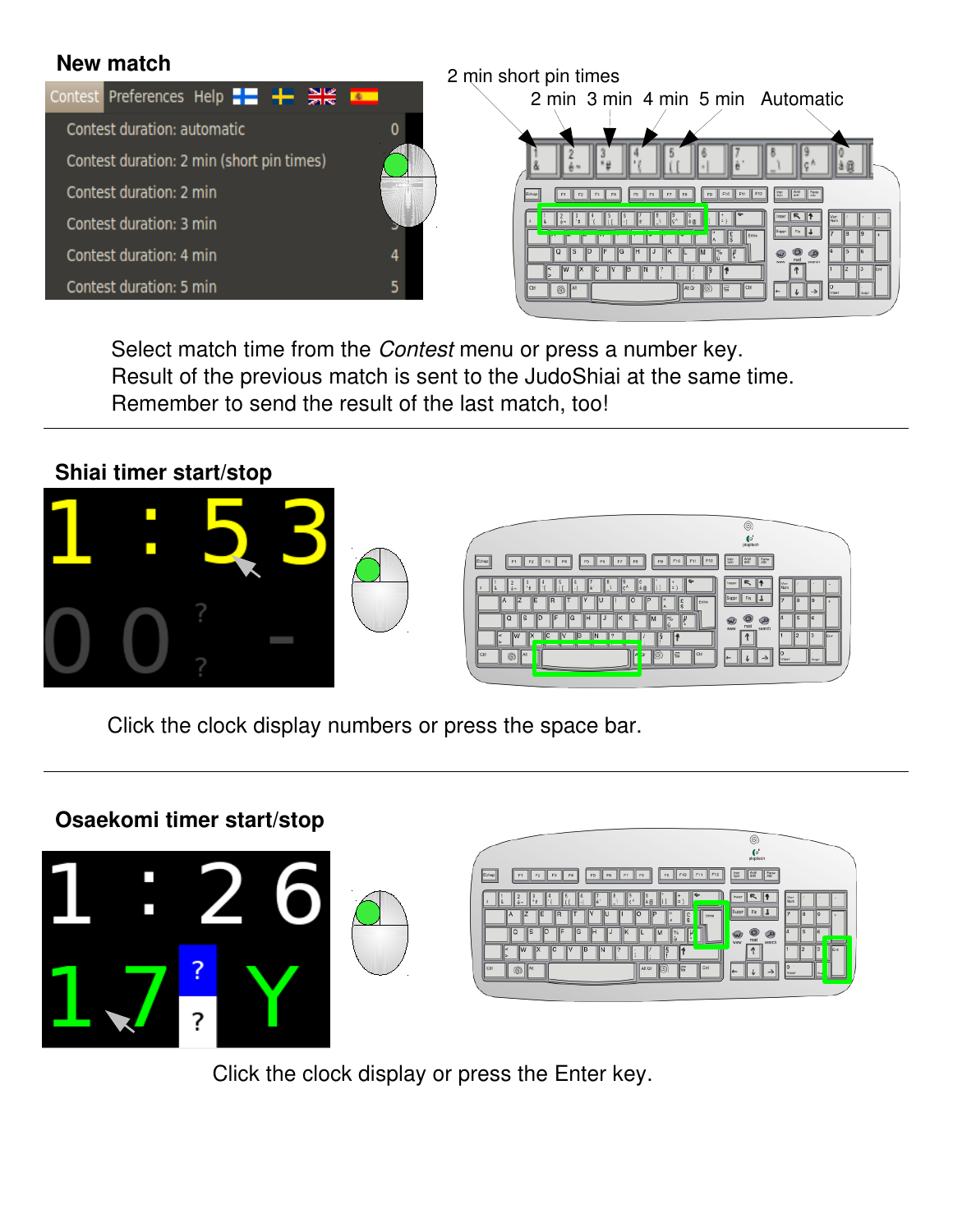| <b>Score the competitor</b> |   |   | W Y <br> S <br>$\vee$<br><sub>S</sub><br>W                                                                                                                             |
|-----------------------------|---|---|------------------------------------------------------------------------------------------------------------------------------------------------------------------------|
|                             |   |   | FB<br>F4<br>FT<br>F5<br>Fö<br>$\circledcirc$<br>plopitud<br><b>Sur Diff Care</b><br>F11<br>Fto<br>F12<br>F5 F6<br>$\mathbb{F}$<br>$\mathbb{H}$ F8<br>Echap<br>F3<br>FB |
|                             | W | S | 气悸<br>Nam<br>Suppr Fin  <br>Extrée                                                                                                                                     |
|                             |   |   | mail<br>www<br>$\ $ At Gr $\ $ (6)<br>⊪≡<br>$\circledS$<br>Ctrl<br>II Ctrl<br><b>II</b> At                                                                             |

Left-click the scoreboard or press a function key.



Right-click the scoreboard or press a function key and SHIFT key simultaneously.



# **Scoring the osaekomi points**





Click the flashing letter or click the scoreboard or press an arrow-key. White Blue Ippon goes automatically to the winner. scores scores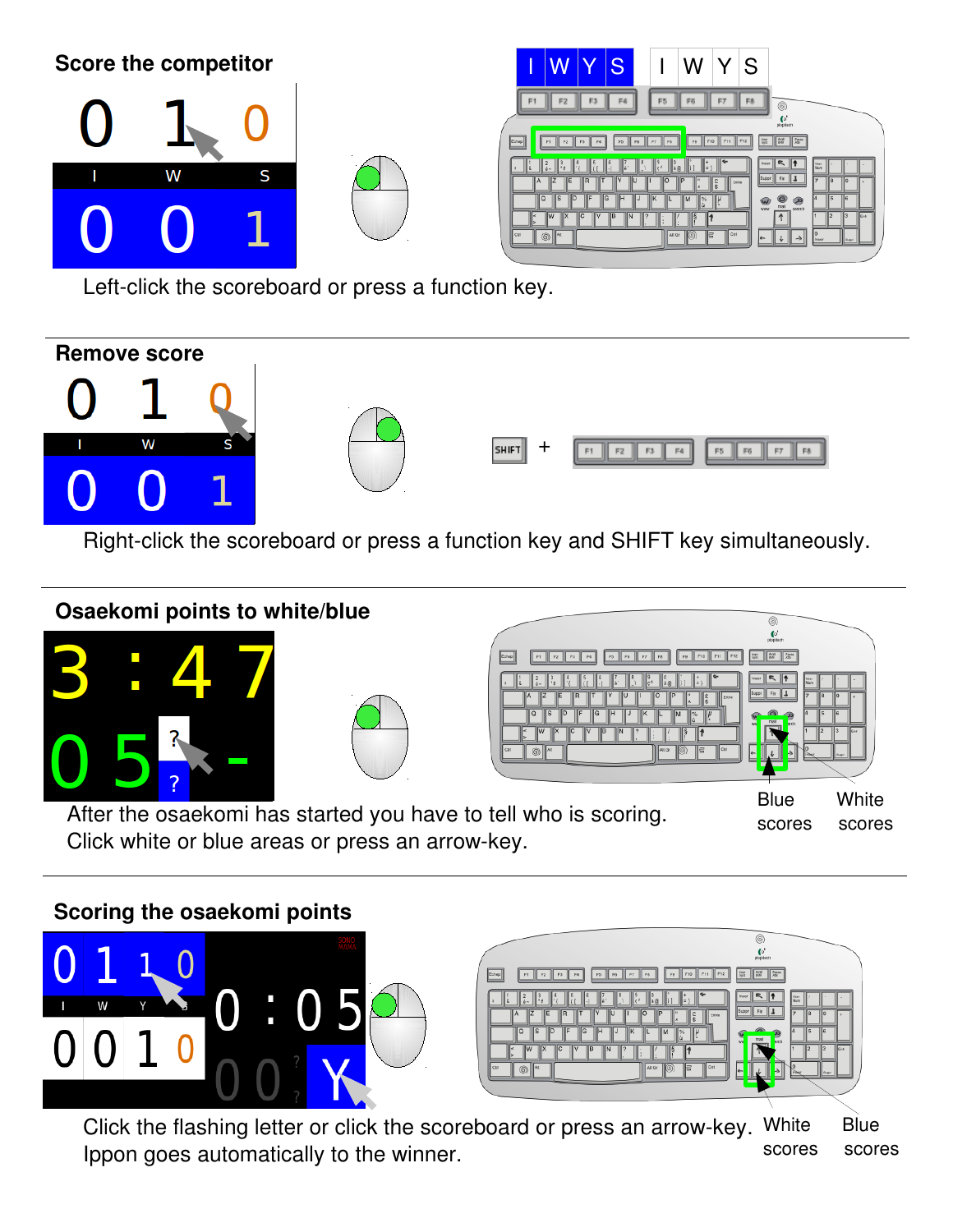# **Correct the Clocks**



Scroll the mouse wheel on top of the clock numbers. Clocks must have been stopped.

# **Golden Score**

Select Golden Score from the *Contest* menu or press number 9 key.

## **Sonomama/Yoshi**

Stop the clock and also osaekomi clock stops. Start the clock and osaekomi clock starts, too.